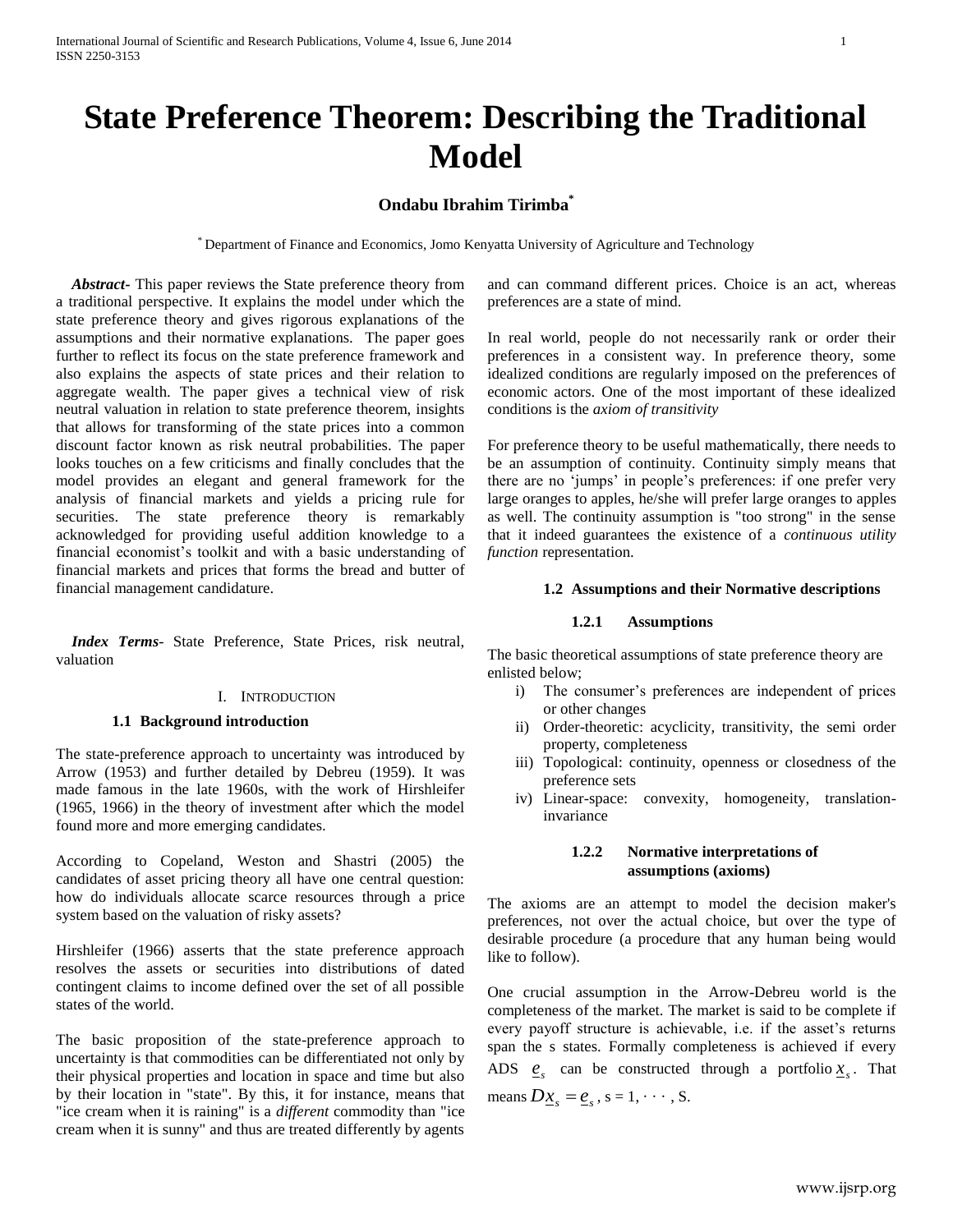Another key assumption which has to be made is the No-Arbitrage profit condition. Interestingly, this condition was stated as a "by-product" in the original works e.g. a necessary condition in relation to the single-price law of markets, as in Hirshleifer [1966], or excluded through assumptions about the prices of ADS, as in Arrow [1953]. At that time nobody thought of Arbitrage itself as a powerful tool for the valuation of assets and a basis for sophisticated asset pricing theories on its own. In modern textbooks which start with the introduction of an Arrow-Debreu-like financial market the Arbitrage argument is followed more elaborately and conclusions are made that go far beyond the original works of SPT. Consumers whose preference structures violate transitivity would get exposed to being milked by some unscrupulous person.

The axiom of completeness implies that some choice will be made, an assertion that is more philosophically questionable. In most applications, the set of consumption alternatives is infinite and the consumer is not conscious of all preferences. For example, one does not have to choose over going on holiday by plane or by train: if one does not have enough money to go on holiday anyway then it is not necessary to attach a preference order to those alternatives. However, preference can be interpreted as a hypothetical choice that could be made rather than a conscious state of mind. In this case, completeness amounts to an assumption that the consumers can always make up their mind whether they are indifferent or prefer one option when presented with any pair of options.

In extremes, there is no "rational" choice available. For instance, if asked to choose which one of one's children will be killed, as in, there is no rational way out of it. In that case preferences would be incomplete, since "not being able to choose" is not the same as "being indifferent".

# 2. **The state preference model 2.1 State Preference Framework (SPT)**

The SPT framework features two points in time:  $t_o$  as today and 1 *t* as tomorrow. Trading and portfolio optimization only occur in  $t_o$ . The uncertainty in this framework is characterized through various mutually exclusive and exhaustive future states that can occur at time  $t_1$  from the finite set  $\Omega = \{w_1, \dots w_s\}$  with cardinality S. The investor might know the different probabilities of the states, but he does not know which one is going to occur. Securities can therefore be seen as a set of possible payoffs each occurring in a mutually exclusive state of nature. Mathematically speaking, they can be represented as a vector 1 of state contingent claims or as a random variable. Represented as vectors, securities assign a payoff to every possible state w<sub>s</sub>: Another key assumption which has to be made is the FW-<br>
Another spectra ( $a_1...a_8$ <br>
and the original words be a necessary condition  $t_{\rm B}$  the small<br>
as a sing-point in the original words be a necessary condition  $t_{\rm B$ 

$$
\underline{a}_j = \begin{pmatrix} a_j(w_1) \\ \bullet \\ \bullet \\ \bullet \\ a_j(w_s) \end{pmatrix}
$$

At time  $t_0$  it is not known which state will occur, but the

 $\ldots a_j$  represents the securities and has cardinality J. At time  $t_0$  the prices of the existing securities are given by the vector

$$
\underline{p} = \begin{pmatrix} p_1 \\ \bullet \\ \bullet \\ \bullet \\ p_j \end{pmatrix}
$$

Where: each  $p_j$  is the price of a security  $q_j$ . An important concept to be introduced are the

Arrow-Debreu-Securities, ADS henceforth,  $(\underline{e}_1, \underline{e}_2, ..., \underline{e}_s)$ . Those securities yield a payoff of one monetary unit in a certain state s and zero otherwise .

$$
e_s = \begin{pmatrix} 0 \\ 0 \\ 1 \\ 1 \\ 0 \end{pmatrix}
$$

This concept allows for the intuitive decomposition of every payoff into a linear combination

of ADS. One can now further examine the array of possible payoff structures. To do so one can condense the elements introduced so far in a  $S \times J$  payoff matrix D, that can be seen as one of the simplest representations of a financial market.

Each row represents a state and each column represents a security:

D = 
$$
\begin{bmatrix} a_1(w_1) & a_2(w_1) & \cdots & a_J(w_1) \\ a_1(w_2) & a_2(w_2) & \cdots & a_J(w_2) \\ \vdots & \vdots & \ddots & \vdots \\ a_1(w_5) & a_2(w_5) & \cdots & a_J(w_s) \end{bmatrix}
$$

Furthermore, a portfolio  $\bar{x}$  is defined as a linear combination of securities of the following form, where each  $x_j$  denotes the number of each security held:

$$
\underline{x} = \begin{pmatrix} x_1 \\ \bullet \\ \bullet \\ \bullet \\ x_j \end{pmatrix}
$$

**2.2 State prices and their relation to aggregate wealth**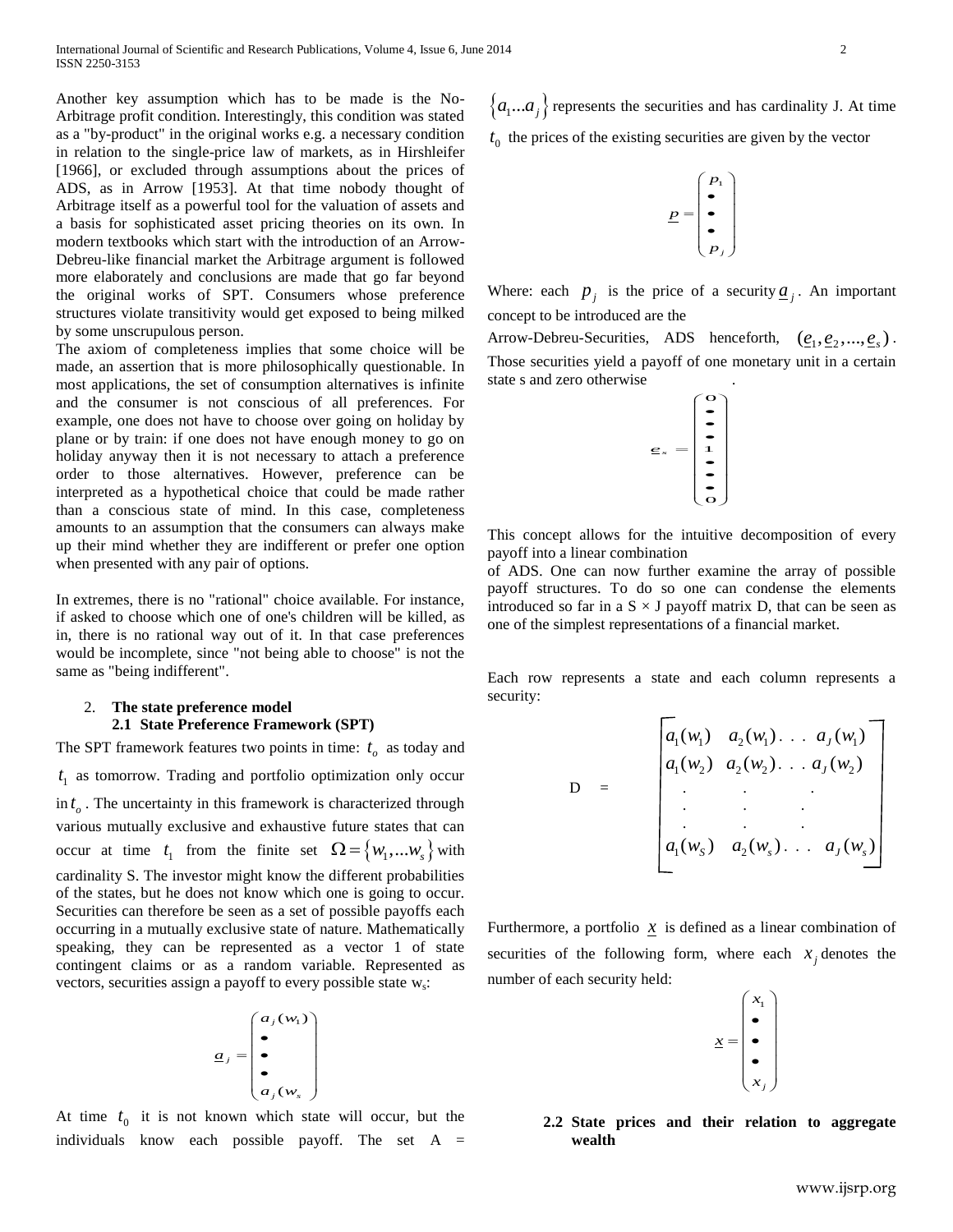International Journal of Scientific and Research Publications, Volume 4, Issue 6, June 2014 3 ISSN 2250-3153

Dividing the state prices by their respective probabilities of the state occurring one obtains the probability-adjusted willingness to pay. As Dybvig and Ross (2003) argue that the marginal utility of consumption is proportional to the relative scarcity. Defining the state price density as

$$
\rho_s = \frac{v_s}{\pi_s}
$$

The asset pricing equation can be written as an expected value:

$$
p_j = \sum_{s=1}^S \pi_s \rho_s a_{sj} = E\left[\overline{\rho a_j}\right]
$$

Dividing the expression above by  $p_i$  will yield a more convenient representation for further calculations. By common economic reasoning the quotient  $a_j/p_j$  denotes one plus the (uncertain) expected return on security j written as  $(1 + R_j)$  [Zimmermann, 1998, p. 39]. Furthermore,  $(1 + R_j)$  will be denoted as

X<sub>j</sub> . Thus, one can write:  
\n
$$
1 = E\left[\overline{\rho} \frac{\overline{a}_j}{p_j}\right] \equiv E\left[\overline{\rho} (1 + \overline{R}_j) \right] = E\left[\overline{\rho} \overline{X}_j\right]
$$

Denoting the return on a riskless asset by  $X = (1 + R_0)$  it can be proven that the following relationship holds for the expected return on security j:

$$
E\left[\overline{X}_{j}\right] = X - X \text{ cov}\left[\overline{\rho}, \overline{X}_{j}\right]
$$

Expected return of a security depends on its covariance with the state price density. The more negative the covariance the higher the return. The interpretation is very valuable for our understanding of asset prices: a negative covariance means that asset payoffs are high when the state price density is low (hence, the willingness to pay is low) and vice versa having assumed risk aversion investors to be those are the states of the world where aggregate wealth is high.

Bearing this risk is rewarded with more return. Securities with a high proportion of non-diversifiable risk will have higher expected rates of return. The securities that do not share that economy risk will have lower rates of expected return since they do not involve a lot of risk bearing in terms of aggregate wealth levels.

# **3. Risk Neutral Valuation**

One can construct a security that yields a payoff of one monetary unit in each state, thus, making it risk free. Such a security would be a pure discount bond trading at a risk free interest rate discount. Thus, the sum of the state prices should equal the price of the riskless investment:

1 0 1 1 *S k k V R* ............................................... (7)

This insight allows transforming the state prices into a common discount factor known as risk neutral probabilities. Following Debreu [1959] define  $\psi$  as

$$
\underline{\psi} = \begin{pmatrix} \psi_1 \\ \vdots \\ \vdots \\ \psi_s \end{pmatrix} \qquad \equiv (1 + R_0) \begin{pmatrix} V_1 \\ \vdots \\ \vdots \\ V_s \end{pmatrix}
$$
  
Where  $\psi_s > 0$  and  $\sum^S \psi_s = 1$ 

1 *s*

The ψ vector can be interpreted as a vector of probabilities since they are all between zero and one and sum to one. Those probabilities are called risk neutral probabilities – of course they are not the "real probabilities", but using them simplifies mathematical finance since one can use the rich mathematical toolkit known from statistics. The value of a cash flow under risk neutral valuation is its expected value under risk neutral probabilities discounted at the risk free rate:<br>  $p = \frac{1}{\sum_{i=1}^{S} q_i} \Psi_i = \frac{1}{\sum_{i=1}^{S} q_i}$ 

counted at the risk tree rate:  

$$
p_j = \frac{1}{1+R_0} \sum_{s=1}^{S} a_{sj} \Psi_s = \frac{1}{1+R_0} E^{\Psi} \left[ \overline{a}_j \right]
$$

Valuing with risk neutral probabilities is different from the "traditional" approach. In the traditional approach the asset j is valued by taking the expected value of the cash flows under statistical probabilities denoted  $E^p\left[\overline{a_j}\right]$  and discounting it with a risk adjusted rate of return denoted  $R_j$ . Thus, the risk adjustment takes place in the denominator. Under risk neutral probabilities the risk adjustment takes place in the numerator when taking the expected value  $E^{\Psi} \left[ \overline{a}_j \right]$ . To illustrate this mathematically:

$$
p_j = \frac{E^p \left[ a_j \right]}{1 + R_j} \quad \text{or} \quad \frac{E^\mu \left[ a_j \right]}{1 + R_0}
$$

## **4. Criticisms of SPT**

Some critics say that rational theories of choice and preference theories rely too heavily on the assumption of invariance, which states that the relation of preference should not depend on the description of the options or on the method of elicitation. Modigliani (1974) concedes that only an "infinite" liquidity preference (an unlimited demand for money) will block return to full-employment equilibrium in a free market.

But, as it be seen, heavy speculative demand for money speeds the adjustment process. Moreover, the demand for money could never be *infinite* because people must always continue consuming, on some level, regardless of their expectations. Since people must continue consuming, they must also continue producing, so that there can be adjustment and full employment regardless of the degree of hoarding.

It is assumed that the consumer's preferences are independent of prices or other changes. This assumption is not realistic. The consumer's preferences are bound to be affected by changes in prices, or say, changes in fashion.